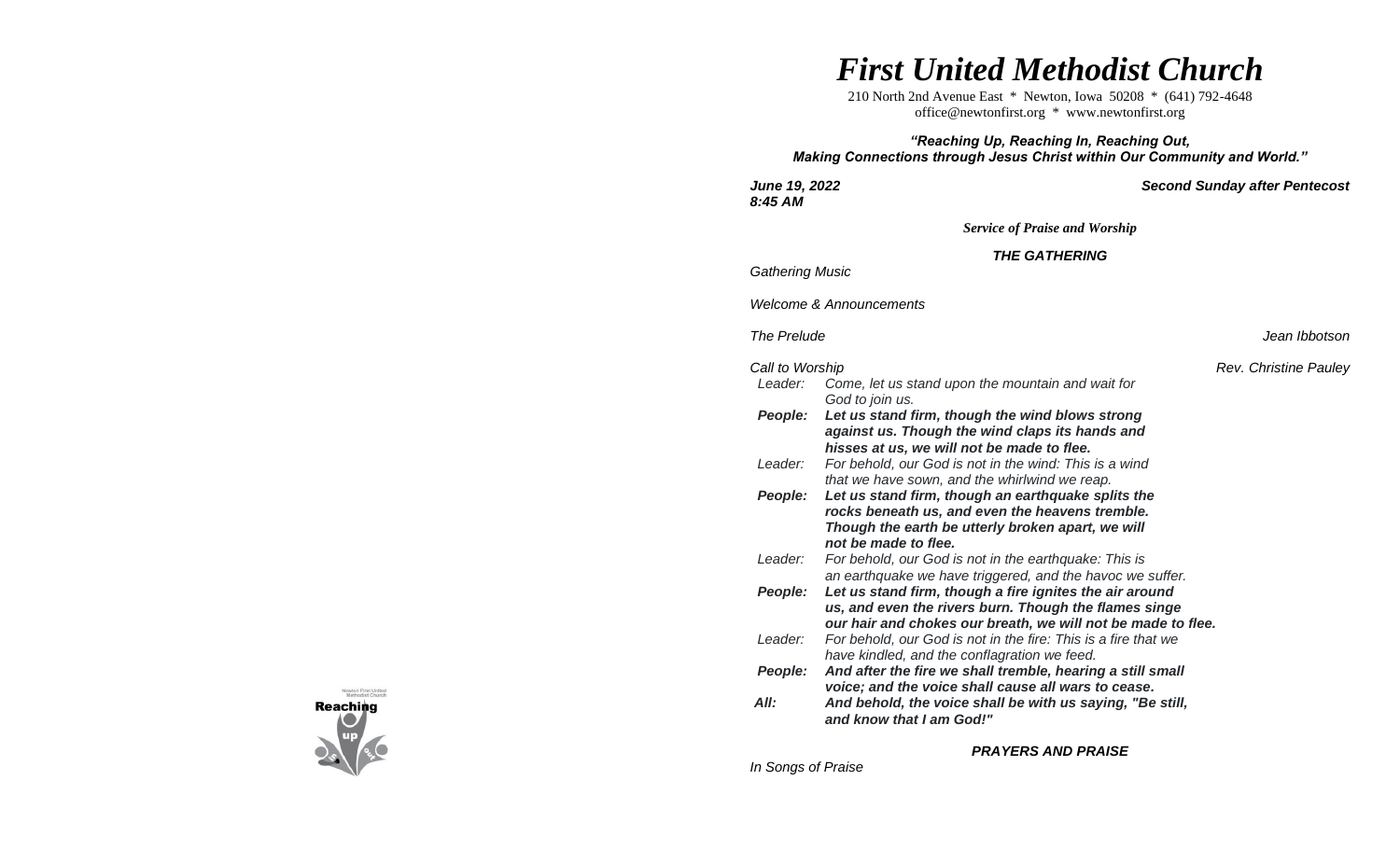*"Christ Has Broken Down the Wall"* 

*Christ has broken down the wall, Christ has broken down the wall. Let us join our hearts as one, Christ has broken down the wall.*

*We're accepted as we are, we're accepted as we are. Through God's love all is reconciled, we're accepted as we are.*

*Cast aside your doubts and fears, cast aside your doubts and fears. Peace and love, freely offered here; cast aside your doubts and fears.*

*We will tear down the walls! We will tear down every wall! God has called us, one and all; Christ has broken down the wall!*

*CCLI #155662*

# *"Through It All" (UMH #507)*

*Through it all, through it all, I've learned to trust in Jesus, I've learned to trust in God; Through it all, through it all, I've learned to depend upon God's word.*

*CCLI #155662*

# *"Gentle Shepherd"*

*Gentle Shepherd, come and lead us, for we need you to help us find our way. Gentle Shepherd, come and feed us, for we need your strength from day to day. There's no other we can turn to who can help us face another day; Gentle Shepherd, come and lead us, for we need you to help us find our way. CCLI #155662*

*\*Hymn of Praise 548 "In Christ There Is No East or West" (To the tune of #549) In Christ there is no east or west, In him no south or north; But one great fellowship of love Throughout the whole wide earth.*

> *In Christ shall true hearts everywhere Their high communion find; His service is the golden cord Close binding humankind.*

> *In Christ is neither Jew nor Greek, And neither slave nor free; Both male and female heirs are made, And all are kin to me.*

*In Christ now meet both east and west, In him meet south and north; All Christly souls are one in him Throughout the whole wide earth.*

*THE WEEK – Beginning June 19, 2022*

 *8:45 Worship Newsletter Deadline 9:00 "First Church on the Air" Wednesday (KCOB Radio 95.9 FM/1280 AM) 9:00 Staff Meeting 10:00 Park Centre Worship 2:00 Accura East Worship* 

*Today Monday*

*THOSE CELEBRATING BIRTHDAYS THIS WEEK: Jun 20th – Tamara Holubar; 21st – Linda Isley, Pam Morgan; 22nd – Jeff Carmichael, Nichole Cox-Light; 23rd – Melinda Wright; 24th – Derek DeHaai, Jeff Lint; 25th – Jean Ibbotson, Scott Ratcliff*

*THOSE CELEBRATING ANNIVERSARIES THIS WEEK: Jun 20th – Robert & Brenda Ryan; 21st – Bob & Jean Ibbotson, Joe & Bev Klingensmith, Jon & Jolene Liebl, Rod & Susan Simpson; 22nd – Scott & Cindy Cronbaugh, Jeffrey & Elaine Emmack; 23rd – Paul & Joan Frohardt; 24th – John & Nancy Paschal; 25th – Fred Chabot & Judy Petersen-Chabot, Larry & Diane Plumb, Roy & Susan Robison* 

*Technical Engineers – Alan Stout, Projection; Tim Blount, Sound; Koni Bunse, Videography*

# *OFFICIARY*

*Pastor – Paul Smith Administrative Assistant – Joy Osborn-Daniels Financial Secretary – Dorothy McFarling Coordinator of Lay Ministries – Mel Wilson Director of Music – Rachel Faidley Organist – Jean Ibbotson; Park Centre Pianist – Rachel Faidley Custodian – Kraig Holubar Lay Leaders – Ron Carpenter and Sandy Davis*

*CCLI #155662*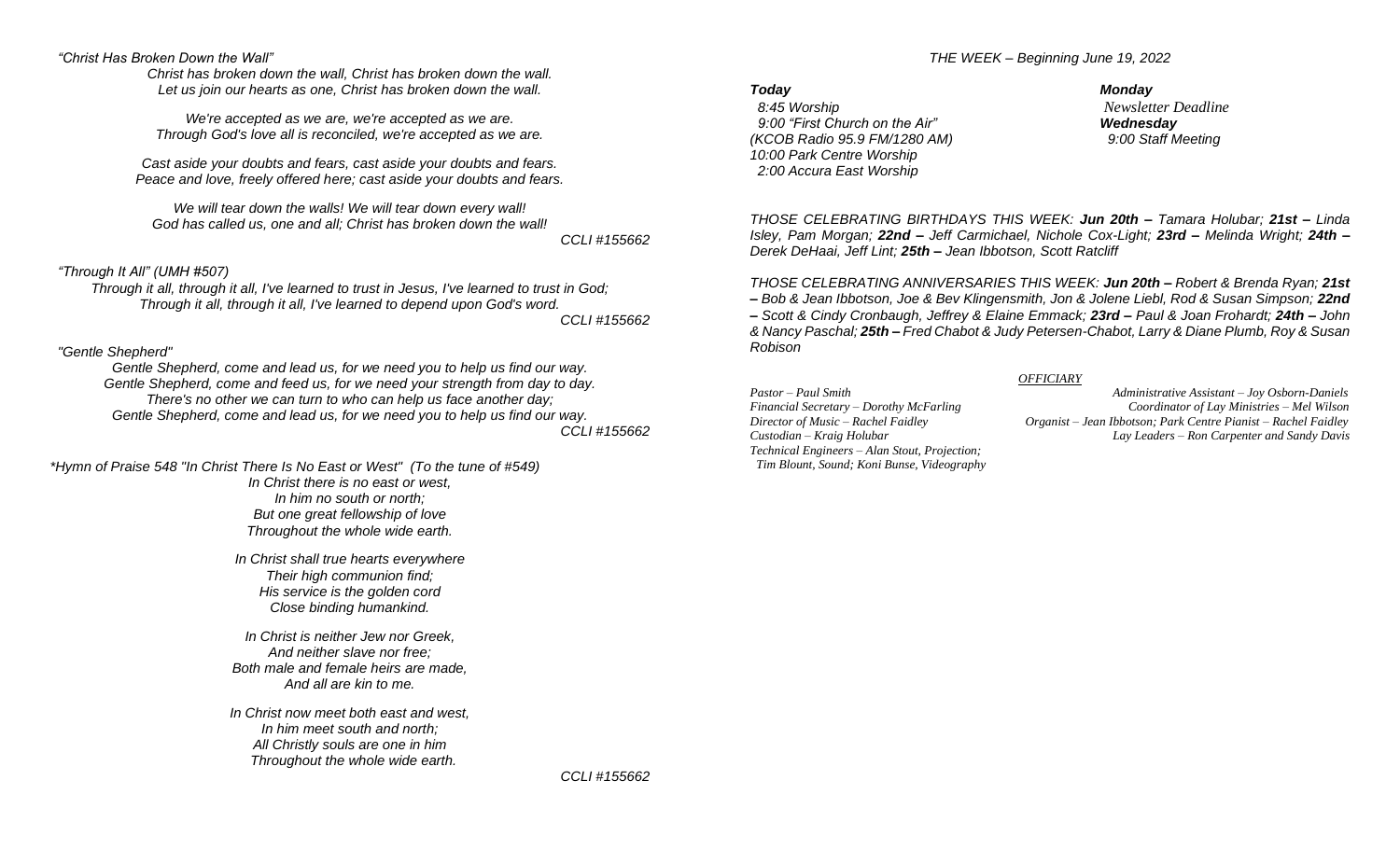# PRAYER REQUESTS

| Thanksgiving to God for<br>All God's blessings        | <b>Guests &amp; Visitors</b>                                      | New Beginnings                         |
|-------------------------------------------------------|-------------------------------------------------------------------|----------------------------------------|
| Family & Friends                                      | Good Health                                                       | All Volunteers                         |
| God's Guidance & Direction for                        |                                                                   |                                        |
| People Unemployed/Economic/                           | <b>World Peace</b>                                                |                                        |
| <b>Housing Struggles</b><br>Natural Disaster Recovery | Local. State & National Leaders<br>Sunday School Teachers/Leaders |                                        |
| All Who Are Grieving                                  | <b>School Students/Teachers</b>                                   |                                        |
| God's Protection & Safety for                         |                                                                   |                                        |
| Those in the Military                                 | Those in Mission Work                                             | <b>Those Protecting Us</b>             |
| Kevin Ehresman                                        | <b>Cherie Miner</b>                                               | Law Enforcement                        |
| <b>Dylan Drew</b>                                     | Dr. Emmanuel & Florence Mefor                                     | Firefighters<br><b>EMTs</b>            |
|                                                       | Lynn & Sharon Fogleman<br>Rev. Doug Williams                      |                                        |
|                                                       | Jane Kies                                                         |                                        |
| Those Who Mourn                                       |                                                                   |                                        |
| Those in Care Facilities                              |                                                                   |                                        |
| <b>Betty Ashby</b>                                    | <b>Helen Newton</b>                                               | Judy Wittenberg                        |
| Pam Conklin<br>Andy Jackson                           | <b>Rita Skinner</b><br>Phyllis Snook                              | <b>Teresa Yeager</b><br>Phyllis Yeutsy |
| Marilyn Langmaid                                      | Elsie Ulland                                                      |                                        |
| <b>Healing &amp; Health Concerns</b>                  |                                                                   |                                        |
| Sue Antle                                             | Paul Frohardt                                                     | <b>Sylvie Miller</b>                   |
| Dori Byers                                            | Jody Gooch                                                        | Wilma Mott                             |
| <b>Steve Dailey</b>                                   | Wilma Grout                                                       | Connie Myers                           |
| Martie DeBoef                                         | Jill Hoffman                                                      | Sally Rorabaugh<br>Merna Rusk          |
| Cash Dickerson                                        | <b>Vicky Holmquist</b><br>Joe Holubar                             | Rev. Janna Steed                       |
| Nick Dreyer<br>Mackenzie Eldred                       | Jean Ibbotson                                                     | <b>Theresa Stewart</b>                 |

**PLEASE NOTE: If you have a prayer request or know of a change and want it reflected in the bulletin, please call the church office at 792-4648. Please keep us updated and let us know when you would like to be removed from the prayer list.**

#### *The Scripture Reading – Luke 8:26-39 (NRSV – Pew Bibles NT pages 63-64)*

*Then they arrived at the country of the Gerasenes, which is opposite Galilee. As he stepped out on land, a man of the city who had demons met him. For a long time he had worn no clothes, and he did not live in a house but in the tombs. When he saw Jesus, he fell down before him and shouted at the top of his voice, "What have you to do with me, Jesus, Son of the Most High God? I beg you, do not torment me" – for Jesus had commanded the unclean spirit to come out of the man. (For many times it had seized him; he was kept under guard and bound with chains and shackles, but he would break the bonds and be driven by the demon into the wilds.) Jesus then asked him, "What is your name?" He said, "Legion"; for many demons had entered him. They begged him not to order them to go back into the abyss. Now there on the hillside a large herd of swine was feeding; and the demons begged Jesus to let them enter these. So he gave them permission. Then the demons came out of the man and entered the swine, and the herd rushed down the steep bank into the lake and was drowned. When the swineherds saw what had happened, they ran off and told it in the city and in the country. Then people came out to see what had happened, and when they came to Jesus, they found the man from whom the demons had gone sitting at the feet of Jesus, clothed and in his right mind. And they were afraid. Those who had seen it told them how the one who had been possessed by demons had been healed. Then all the people of the surrounding country of the Gerasenes asked Jesus to leave them; for they were seized with great fear. So he got into the boat and returned. The man from whom the demons had gone out begged that he might be with him; but Jesus sent him away, saying, "Return to your home, and declare how much God has done for you." So he went away, proclaiming throughout the city how much Jesus had done for him.*

#### *The Scripture Reading – Galatians 3:23-29 (NRSV – Pew Bibles NT page 178)*

*Now before faith came, we were imprisoned and guarded under the law until faith would be revealed. Therefore the law was our disciplinarian until Christ came, so that we might be justified by faith. But now that faith has come, we are no longer subject to a disciplinarian, for in Christ Jesus you are all children of God through faith. As many of you as were baptized into Christ have clothed yourselves with Christ. There is no longer Jew or Greek, there is no longer slave or free, there is no longer male and female; for all of you are one in Christ Jesus. And if you belong to Christ, then you are Abraham's offspring, heirs according to the promise.*

*Prayers of the People*

*Call to Prayer 2200 "O Lord, Hear My Prayer" (*The Faith We Sing x2*) O LORD, hear my prayer. O LORD, hear my prayer. When I call, answer me. O LORD, hear my prayer. O LORD, hear my prayer. Come and listen to me.* 

*CCLI #155662*

*Congregational Prayer – Ever-present God, source of hope to the despairing and source of light to those in darkness, we turn to you in our gratitude and need. In every leaf, there is the wonder of creation. In each sunrise, the mystery of a new day. With every breath we take, we experience the miracle of living. Stop us soon enough and quiet us long enough that our awareness of you may flow into rivers of gratitude and songs of praise. Catch us in this moment with a sense of holiness that causes our pulse to quicken and our spirits to soar. Praise to you, our ever-present God. Amen*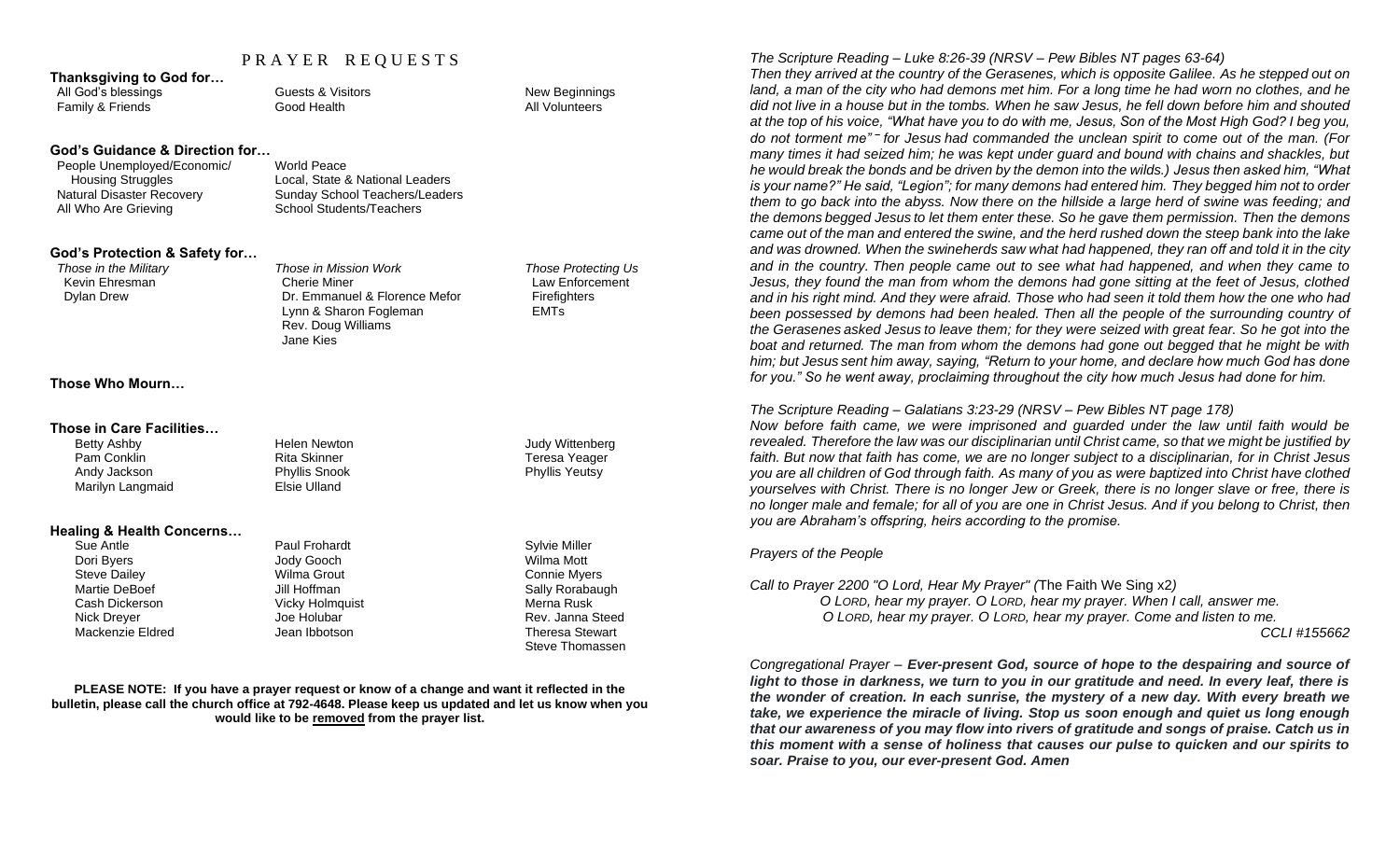*Silent Prayer*

*The Lord's Prayer*

*In Children's Time* 

# *Hymn 349 "Turn Your Eyes upon Jesus"*

*Turn your eyes upon Jesus, look full in his wonderful face, And the things of earth will grow strangely dim in the light of his glory and grace. CCLI #155662*

# *Children's Message*

# *Offertory Scripture – Psalm 42:4-5 (NRSV – Pew Bibles OT page 487)*

*These things I remember, as I pour out my soul: how I went with the throng, and led them in procession to the house of God, with glad shouts and songs of thanksgiving, a multitude keeping festival. Why are you cast down, O my soul, and why are you disquieted within me? Hope in God; for I shall again praise him, my help.*

| In the Presentation of Our Tithes and Offerings |                                                            |                |
|-------------------------------------------------|------------------------------------------------------------|----------------|
| Offertory                                       | "As the Deer"                                              | Nystrom/Larson |
|                                                 | Koni Bunse, soloist                                        |                |
|                                                 | The Doxology 95 "Praise God, from Whom All Blessings Flow" |                |

*Dedication of Gifts*

# *PROCLAIMING THE WORD*

*The Scripture Reading – 1 Kings 19:1-15a (NRSV – Pew Bibles OT page 311) Ahab told Jezebel all that Elijah had done, and how he had killed all the prophets with the sword. Then Jezebel sent a messenger to Elijah, saying, "So may the gods do to me, and more also, if I do not make your life like the life of one of them by this time tomorrow." Then he was afraid; he got up and fled for his life, and came to Beer-sheba, which belongs to Judah; he left his servant there. But he himself went a day's journey into the wilderness, and came and sat down under a solitary broom tree. He asked that he might die: "It is enough; now, O LORD, take away my life, for I am no better than my ancestors." Then he lay down under the broom tree and fell asleep. Suddenly an angel touched him and said to him, "Get up and eat." He looked, and there at his head was a cake baked on hot stones, and a jar of water. He ate and drank, and lay down again. The angel of the LORD came a second time, touched him, and said, "Get up and eat, otherwise the journey will be too much for you." He got up, and ate and drank; then he went in the strength of that food forty days and forty nights to Horeb the mount of God. At that place he came to a cave, and spent the night there. Then the word of the LORD came to him, saying, "What are you doing here, Elijah?" He answered, "I have been very zealous for the LORD, the God of hosts; for the Israelites have forsaken your covenant, thrown down your altars, and killed your prophets with the sword. I alone am left, and they are seeking my life, to take it away." He said, "Go out and stand on the*

*ARE YOU AVAILABLE TO HELP get others to church on Sunday mornings? We are in need of van drivers and van assistants willing to rotate times of service. Drivers must have a D3 license (no test required) and a clean driving record for 2+ years. A sign-up sheet is at the Welcome Center.*

*AS A REMINDER, if you are unable to join us in worship, please send your offering to the church office at 210 N 2nd Ave E, Newton IA 50208.Online giving is also available for donations to First United Methodist Church. This can be done by going to the church's website (newtonfirst.org) and selecting the "Give" tab. Your continued financial support is greatly appreciated.*

*THE ANNUAL UNITED WOMEN IN FAITH Ice Cream Social will be held next Sunday, June 26th, at 6 PM in the church dining room. In addition to delicious ice cream, hot dogs with all the fixings and beverages will also be served. Anyone willing to provide food items and/or some ice cream may find a sign-up sheet in the narthex. We are going have a contest for the best homemade ice cream this year—get your favorite recipes ready! There will be a special prize for the winner. Please bring your family, friends, and neighbors for an evening of awesome Christian fellowship. The FUMC United Women in Faith look forward to seeing you at the social!*

*DURING JUNE, JULY, AND AUGUST, United Women in Faith have planned a summer mission project to provide needed items for Discover Hope. Lists of their needs will be placed on the table in the narthex and a container will be provided for the items (non-perishable items only). They provide free meals and other services daily for people in need. At the end of each month, or sooner if the need arises, we will deliver the items to them.* 

*NEIGHBORS HELPING NEIGHBORS is collecting items needed by school teachers and school nurses, which the school budgets typically do not cover, yet many families cannot afford to provide for their children. Collection will take place during the summer and delivered to the schools in August before school opens. Please find a box in the narthex for contributions from FUMC.*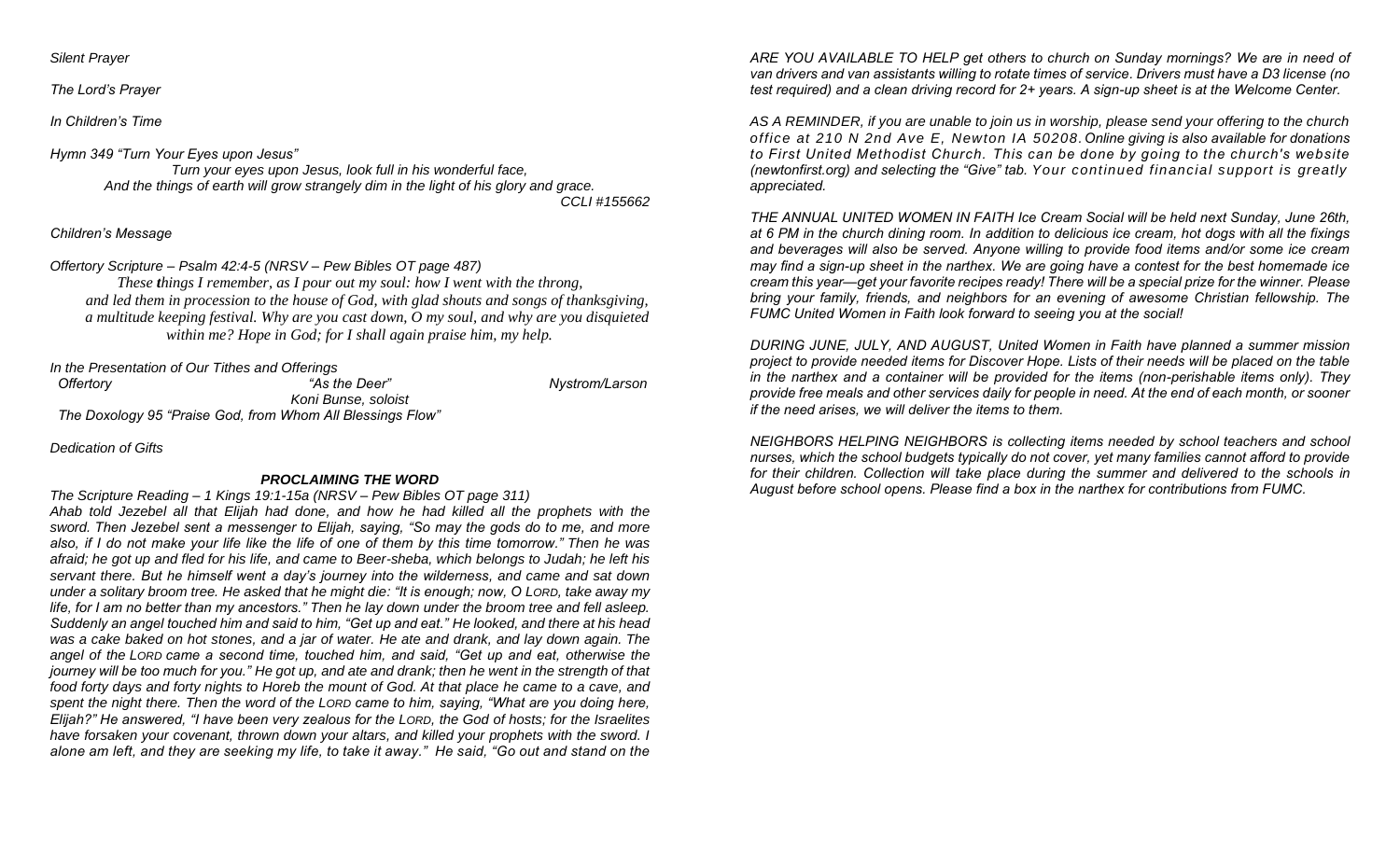*mountain before the LORD, for the LORD is about to pass by." Now there was a great wind, so strong that it was splitting mountains and breaking rocks in pieces before the LORD, but the LORD was not in the wind; and after the wind an earthquake, but the LORD was not in the earthquake; and after the earthquake a fire, but the LORD was not in the fire; and after the fire a sound of sheer silence. When Elijah heard it, he wrapped his face in his mantle and went out and stood at the entrance of the cave. Then there came a voice to him that said, "What are you doing here, Elijah?" He answered, "I have been very zealous for the LORD, the God of hosts; for the Israelites*  have forsaken your covenant, thrown down your altars, and killed your prophets with the sword. I *alone am left, and they are seeking my life, to take it away." Then the LORD said to him, "Go, return on your way to the wilderness of Damascus."*

*The Witness to the Word "Today's Message Is Brought to You by Our Sponsor, the Still Small Voice!" Pastor Paul Smith*

### *SENDING FORTH*

*\*In Song 361 "Rock of Ages, Cleft for Me"*

*Rock of Ages, cleft for me, let me hide myself in thee; Let the water and the blood, from thy wounded side which flowed, Be of sin the double cure; save from wrath and make me pure.*

*Not the labors of my hands can fulfill thy law's demands; Could my zeal no respite know, could my tears forever flow, All for sin could not atone; thou must save, and thou alone.*

*Nothing in my hand I bring, simply to the cross I cling; Naked, come to thee for dress; helpless, look to thee for grace; Foul, I to the fountain fly; wash me, Savior, or I die.*

*While I draw this fleeting breath, when mine eyes shall close in death, When I soar to worlds unknown, see thee on thy judgment throne, Rock of Ages, cleft for me, let me hide myself in thee.*

*CCLI #155662*

*\*The Benediction*

*\*The Benediction Response 2241 "The Spirit Sends Us Forth to Serve" (*The Faith We Sing*, verse 4 only) Now let us go to serve in peace, the gospel to proclaim. God's Spirit has empowered us; we go in Jesus' name.*

*\*The Postlude Jean Ibbotson \*Those who are able are invited to stand.*

*CCLI #155662*

*mountain before the LORD, for the LORD is about to pass by." Now there was a great wind, so strong that it was splitting mountains and breaking rocks in pieces before the LORD, but the LORD was not in the wind; and after the wind an earthquake, but the LORD was not in the earthquake; and after the earthquake a fire, but the LORD was not in the fire; and after the fire a sound of sheer silence. When Elijah heard it, he wrapped his face in his mantle and went out and stood at the entrance of the cave. Then there came a voice to him that said, "What are you doing here, Elijah?" He answered, "I have been very zealous for the LORD, the God of hosts; for the Israelites*  have forsaken your covenant, thrown down your altars, and killed your prophets with the sword. I *alone am left, and they are seeking my life, to take it away." Then the LORD said to him, "Go, return on your way to the wilderness of Damascus."*

*The Witness to the Word "Today's Message Is Brought to You by Our Sponsor, the Still Small Voice!" Pastor Paul Smith*

### *SENDING FORTH*

*\*In Song 361 "Rock of Ages, Cleft for Me"*

*Rock of Ages, cleft for me, let me hide myself in thee; Let the water and the blood, from thy wounded side which flowed, Be of sin the double cure; save from wrath and make me pure.*

*Not the labors of my hands can fulfill thy law's demands; Could my zeal no respite know, could my tears forever flow, All for sin could not atone; thou must save, and thou alone.*

*Nothing in my hand I bring, simply to the cross I cling; Naked, come to thee for dress; helpless, look to thee for grace; Foul, I to the fountain fly; wash me, Savior, or I die.*

*While I draw this fleeting breath, when mine eyes shall close in death, When I soar to worlds unknown, see thee on thy judgment throne, Rock of Ages, cleft for me, let me hide myself in thee.*

*CCLI #155662*

### *\*The Benediction*

*\*The Benediction Response 2241 "The Spirit Sends Us Forth to Serve" (*The Faith We Sing*, verse 4 only) Now let us go to serve in peace, the gospel to proclaim. God's Spirit has empowered us; we go in Jesus' name.*

*CCLI #155662*

*\*The Postlude Jean Ibbotson \*Those who are able are invited to stand.*